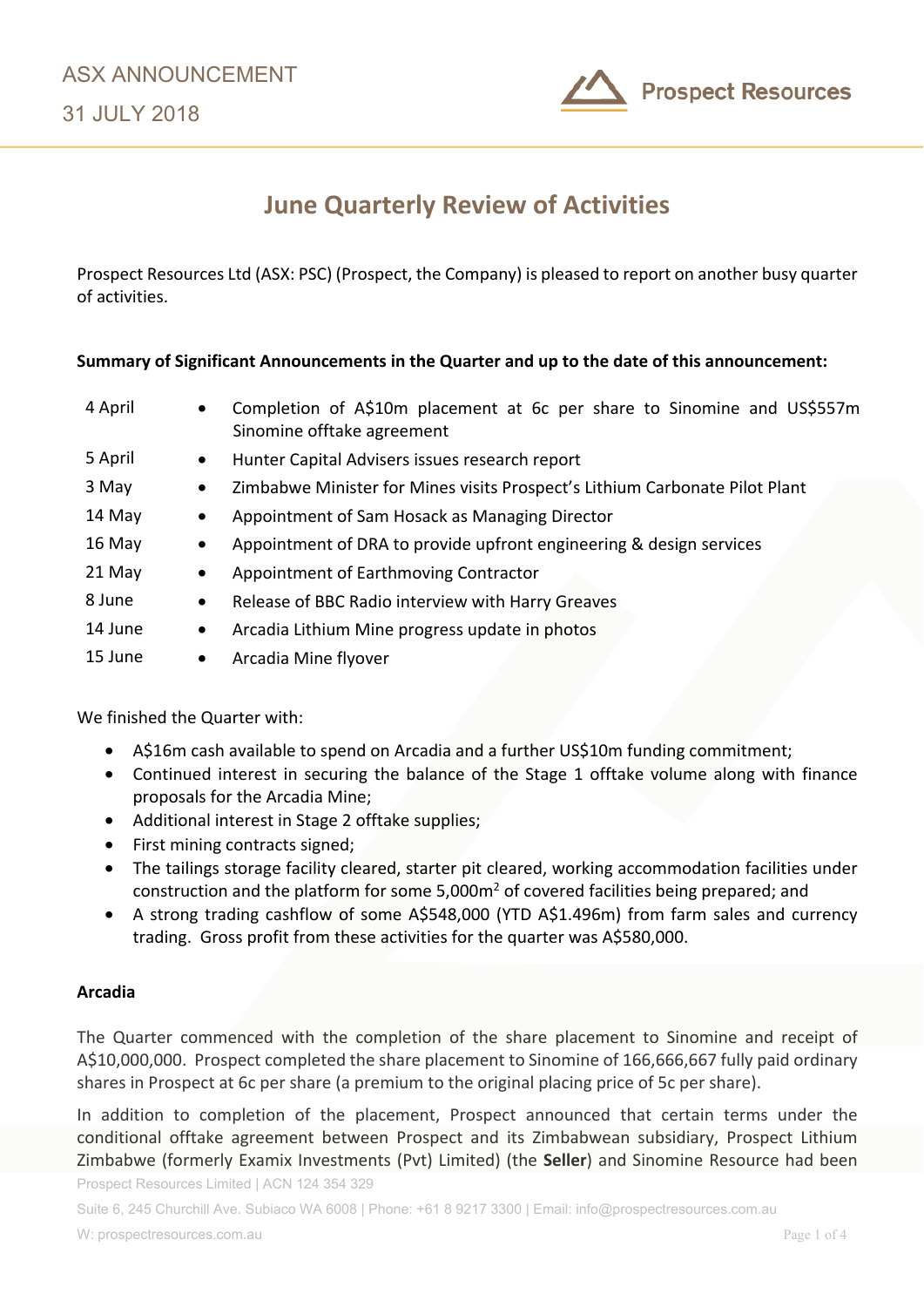

favourably renegotiated in respect of the spodumene and petalite pricing formula such that the NPV of the Arcadia Lithium Project located in Zimbabwe (the **Project**) has increased by US\$61m, from US\$340m to US\$401m. The spodumene and petalite pricing formula, consistent with other industry contracts, is linked to the lithium carbonate price. (Please refer to ASX announcement dated 19 March 2018 for basis of calculation of US\$340m NPV, which has now increased to US\$401m).

Further amendments included the requirement for Sinomine Resource to prepay US\$10,000,000 under the offtake agreement with these funds being payable upon installation of the ball mill at the Project.

Prospect has also reduced the offtake volumes to be supplied to Sinomine Resource to approximately 70% of earlier agreed volumes. Offtake volumes are now classified as tonnes of spodumene, petalite and lithia units, giving Prospect the flexibility to alter supply quantities of spodumene and petalite provided the total lithia units supplied are satisfied.

The surplus is expected to give Prospect flexibility to negotiate offtake terms with other lithium downstream customers and enable Prospect to divert additional spodumene and petalite volumes to a proposed company owned, lithium carbonate facility.

Prospect also cancelled the build and finance component of the original transaction. Cancellation of the build contract for the process facility, mine and associated infrastructure onsite enables Prospect to dictate the build timetable and process.

Mine development commenced by way of site preparation, land clearing and construction of the contractor village. These works are ongoing. Further works commenced with DRA with regards upfront engineering and design services.

In addition to the physical development of the Arcadia Mine, a lot of work has gone into recruiting the development team and the mining team. Notable hires include:

| Nixon Mugwadhi        | Mining Manager, Mine Planning Specialist               |
|-----------------------|--------------------------------------------------------|
| <b>Trevor Barnard</b> | Project Manager progressing to Arcadia General Manager |
| Malcolm Titley        | <b>Grade Control Specialist</b>                        |
| Derek Landman         | <b>Project Controls</b>                                |

## **Farming – Arcadia Surface Rights**

The maize and soya crops have both been harvested. The soya has been sold and maize is in silos awaiting sale. This project forms part of Prospect's ongoing commitment to local stakeholders and communities forming part of the progressive CSR (Corporate Social Responsibility) initiative. These farming operations are expected to provide an additional source of employment within the region and a small source of income to Prospect.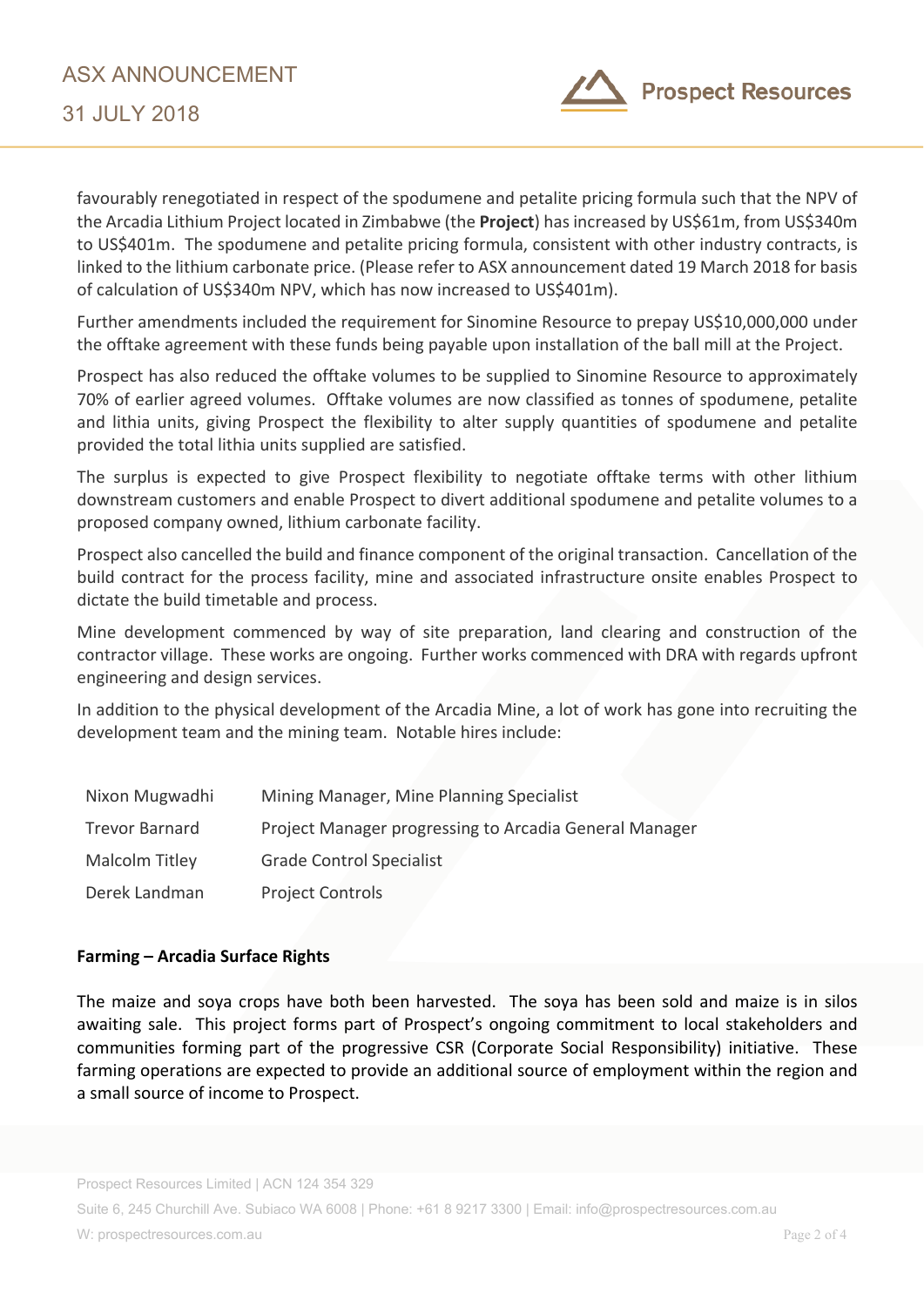

# **Summary of Activities Planned for the 30 September 2018 Quarter**

#### **Arcadia High Grade Lithium Project**

- Mine development continues in earnest;
	- o ERP (Pronto) implementation 'go-live' planned for September after 5 months of configuration offline.
	- o Issue engineering drawings for fabrication and construction,
	- o Baseline the schedule and budget.
	- o Appoint primary construction contractor, commence earthworks and civil works.
	- o Select primary fabricators and suppliers to facilitate award process;
		- Structural,
		- Mechanical,
		- $\blacksquare$  Piping,
		- **Electrical and Instrumentation.**
	- o Complete hiring Human Resources Manager, Training Specialist
	- o Complete hiring the Project execution team, primarily the construction management team.
	- o Complete hiring the Operations team, primarily the Process Manager, Engineering Manager.
	- o Finalise the preparation of Operational procedures and process, SOP's, HAZOPS etc to determine the requisite training requirements for operators and trade personnel.
	- o Finalise the Operations training program, in anticipation of the hiring process for artisans and trade personnel.
	- o Conclude and implement the Corporate Social Responsibility (CSR) plan.
- Continue talking to potential Lithium Carbonate Facility partners

#### **Other Acquisitions**

- Continue to investigate additional lithium regionally
- Accelerate potential cobalt acquisitions in the DRC

#### **Corporate Promotion**

The Company intends to participate in a number of investor and trade events over the 2018 year to promote Prospect, Arcadia and Zimbabwe.

The Company will be attending the Africa Down Under Conference and the Zimbabwe Investment Forum in Perth, Western Australia. Investors are invited to come and meet our new Managing Director, Sam Hosack.

Prospect Resources Limited | ACN 124 354 329

Suite 6, 245 Churchill Ave. Subiaco WA 6008 | Phone: +61 8 9217 3300 | Email: info@prospectresources.com.au